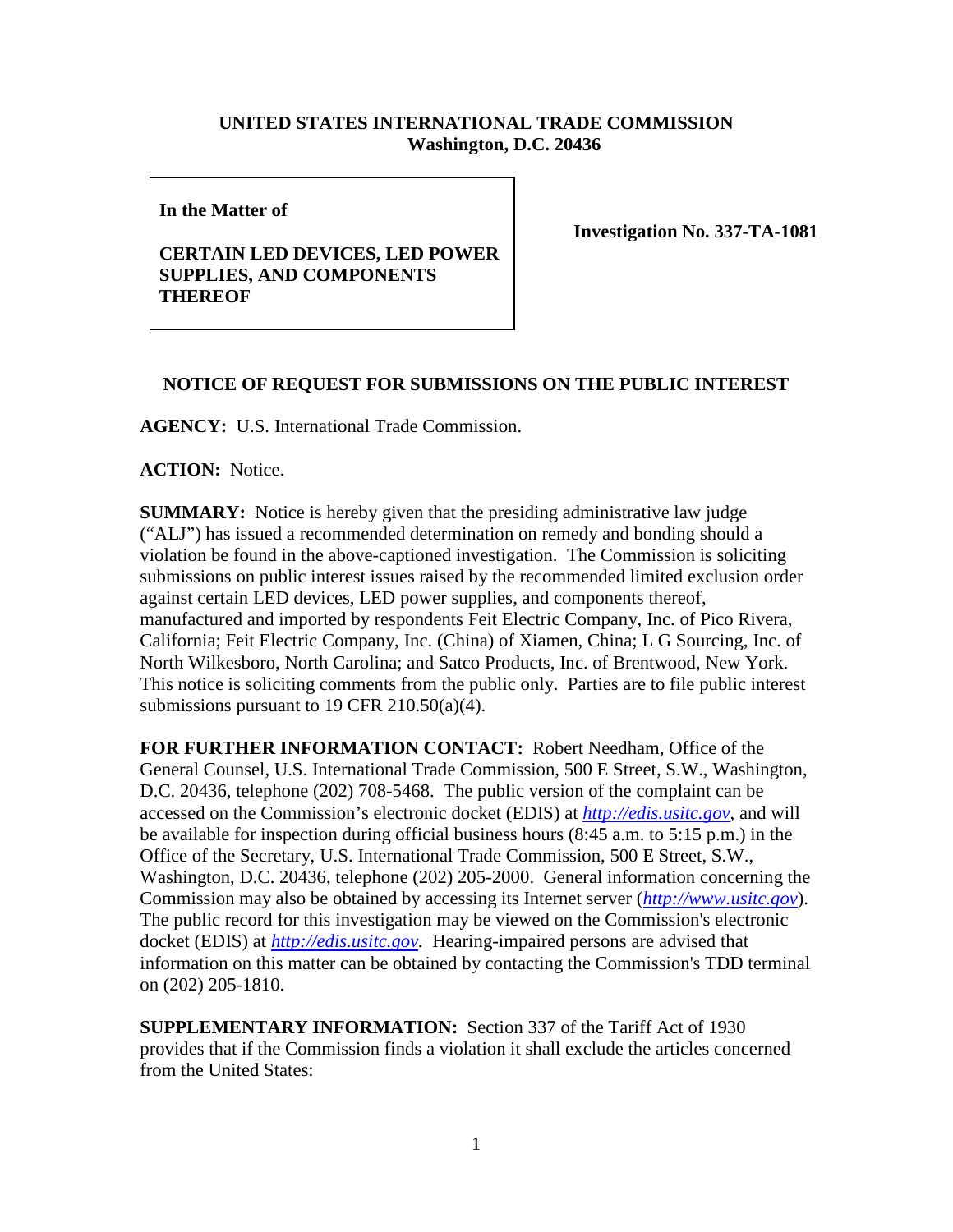unless, after considering the effect of such exclusion upon the public health and welfare, competitive conditions in the United States economy, the production of like or directly competitive articles in the United States, and United States consumers, it finds that such articles should not be excluded from entry.

### 19 U.S.C. 1337(d)(1).

The Commission is interested in further development of the record on the public interest in these investigations. Accordingly, members of the public are invited to file submissions of no more than five (5) pages, inclusive of attachments, concerning the public interest in light of the administrative law judge's recommended determination on remedy and bonding issued in this investigation on December 19, 2018.Comments should address whether issuance of the recommended limited exclusion order in this investigation would affect the public health and welfare in the United States, competitive conditions in the United States economy, the production of like or directly competitive articles in the United States, or United States consumers.

In particular, the Commission is interested in comments that:

- (i) explain how the articles potentially subject to the recommended limited exclusion order are used in the United States;
- (ii) identify any public health, safety, or welfare concerns in the United States relating to the recommended limited exclusion order;
- (iii) identify like or directly competitive articles that complainant, its licensees, or third parties make in the United States which could replace the subject articles if they were to be excluded;
- (iv) indicate whether complainant, complainant's licensees, and/or third party suppliers have the capacity to replace the volume of articles potentially subject to the recommended limited exclusion order within a commercially reasonable time; and
- (v) explain how the recommended limited exclusion order would impact consumers in the United States.

Written submissions must be filed no later than by close of business on January 16, 2019.

Persons filing written submissions must file the original document electronically on or before the deadlines stated above and submit 8 true paper copies to the Office of the Secretary by noon the next day pursuant to section 210.4(f) of the Commission's Rules of Practice and Procedure (19 CFR 210.4(f)). Submissions should refer to the investigation